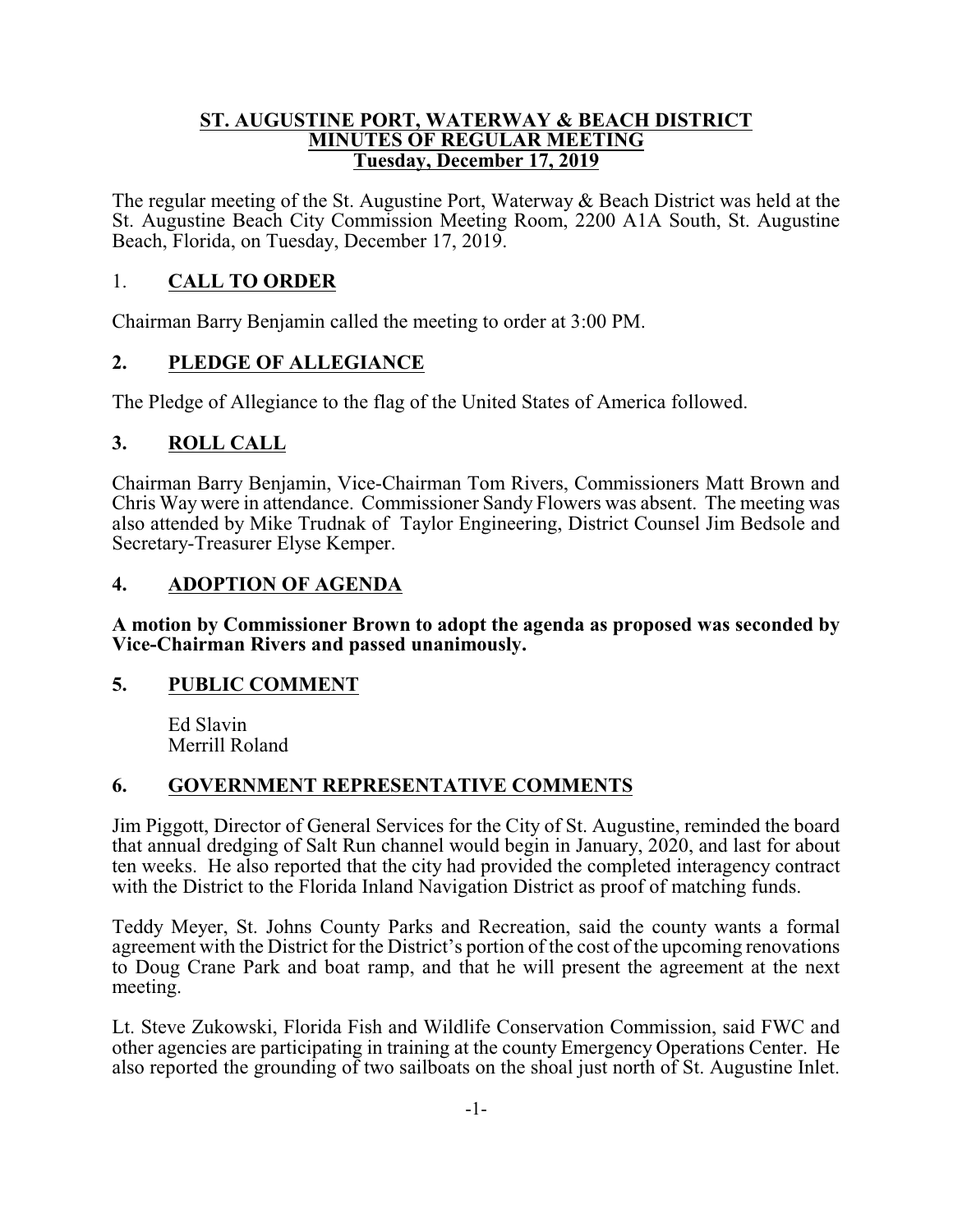He said the incident involved a family of two adults and three minors operating two sailboats which both failed to properly locate the sea buoy prior to approaching the inlet. He said the only safe approach to St. Augustine Inlet requires sailors to locate the sea buoy which is offshore from the inlet and then follow the navigational aids through the inlet to Matanzas Bay. In response to questions from commissioners, Lt. Zukowski said boaters attempting to sail directly to the mouth of the inlet from either the north or the south will run aground. He said all five people aboard the two sailboats were rescued with no injuries.

He also reported that a live-aboard boater anchored near Doug Crane Park passed away aboard his vessel recently and was discovered by FWC officers. Lt. Zukowski said the man was a Canadian citizen and that the vessel would be declared derelict if no one claims it.

# **7. SECRETARY-TREASURER'S REPORT**

Secretary-Treasurer Kemper delivered the financial report. As of November 30, 2019, the District had spent \$2,860 on marine law enforcement overtime, \$8,300 on derelict boats, \$60,188 on operating expenses, and \$4,919 for the Summer Haven River project, for a sum total of \$71,348. As of that date, the District had \$2,248,408 in total funds, \$1,743,222 of which was available for use. Tax revenue collected so far for this fiscal year totals \$126,394, and \$444,240 more is expected.

## **8**. **APPROVAL OF MINUTES**

Vice-Chairman Rivers requested changes to the minutes of the regular meeting of November 19, 2019, as presented, and approval of them was tabled until the next meeting.

# **9. ENGINEERING REPORT**

Mike Trudnak delivered the engineering report on behalf of Taylor Engineering. He said he reported to the Coast Guard that Marker No. 1 in Salt Run had been reported down or leaning. He said the Coast Guard inspected the marker and told him all markers in Salt Run appeared to be undamaged and on station.

### **10. NEW BUSINESS**

### **A) Engineering Applicants**

Secretary-Treasurer Kemper said she thought commissioners would like to choose an engineering firm from the three applications provided at last month's meeting, but commissioners indicated they would like more time to review the material and have the applicants appear at the next meeting, before voting. This item was then tabled until the next meeting.